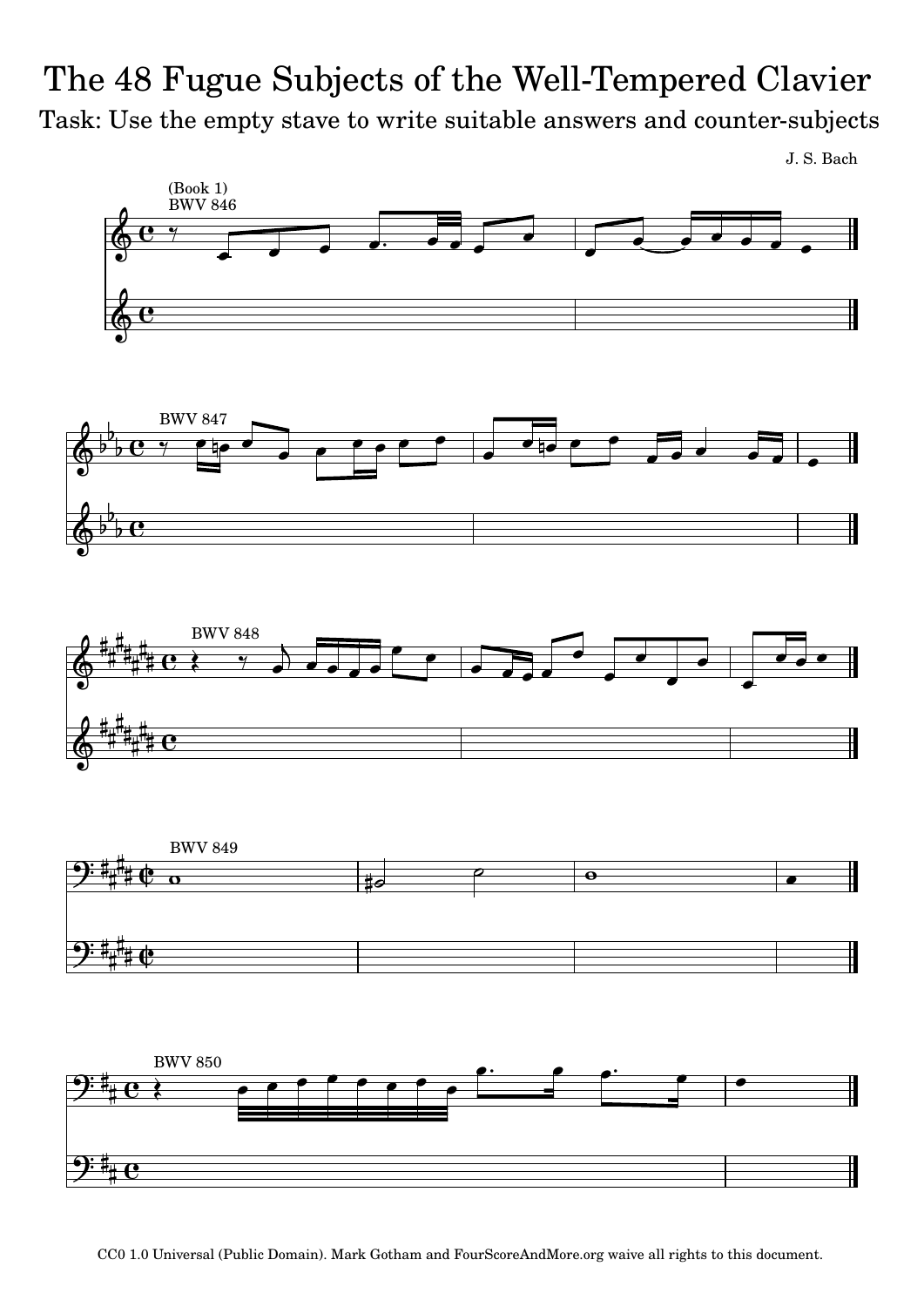











CC0 1.0 Universal (Public Domain). Mark Gotham and FourScoreAndMore.org waive all rights to this document.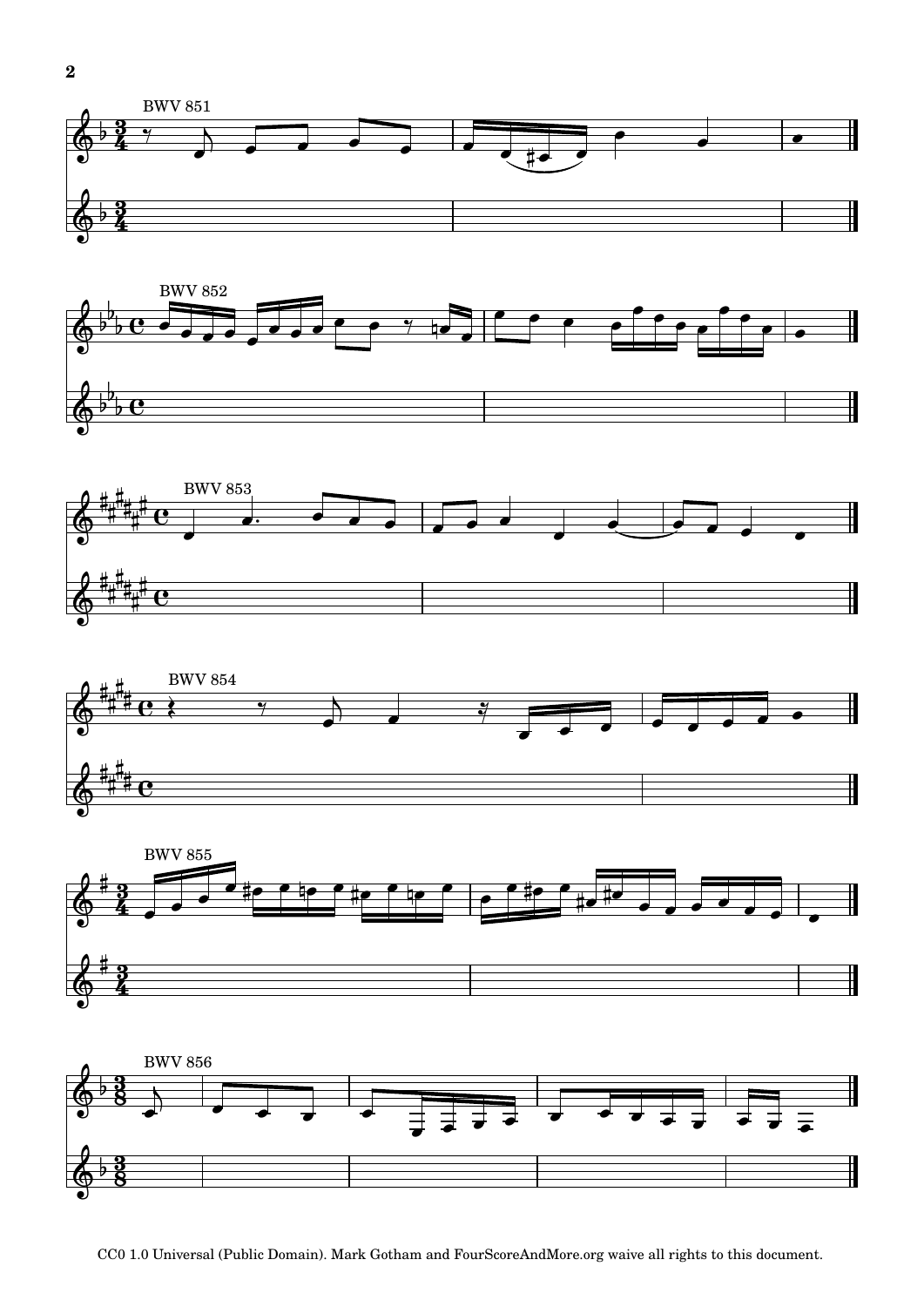











CC0 1.0 Universal (Public Domain). Mark Gotham and FourScoreAndMore.org waive all rights to this document.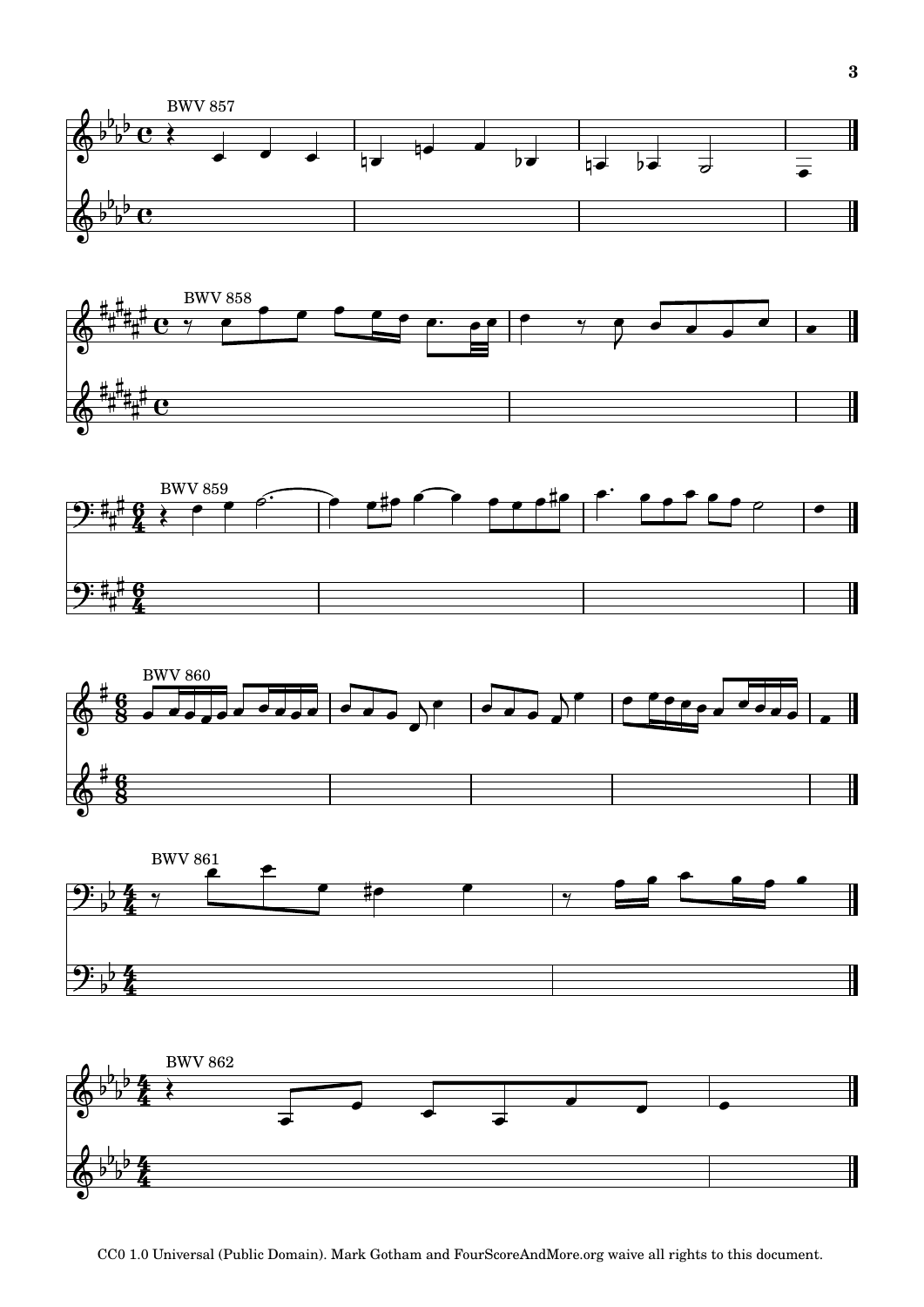









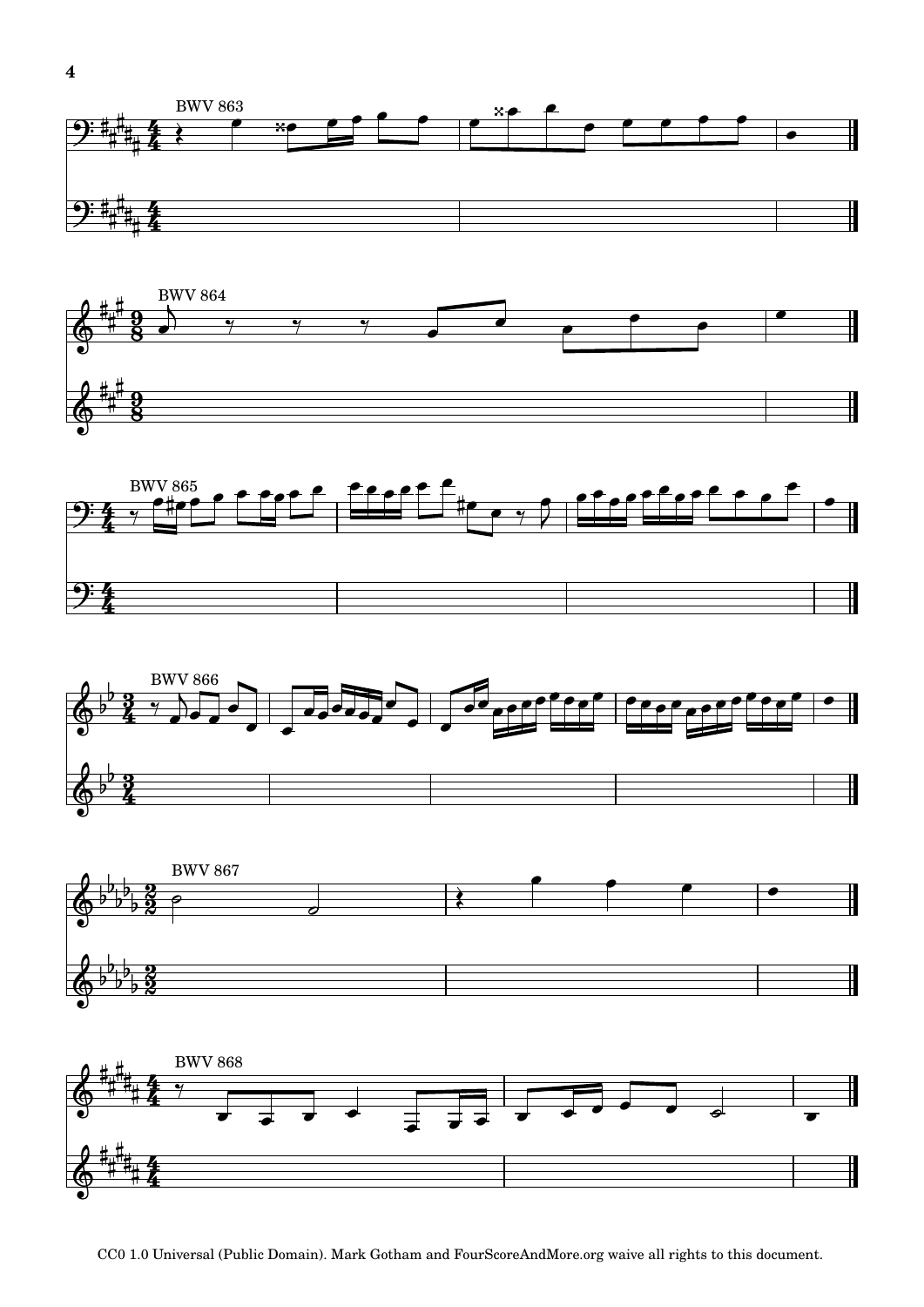









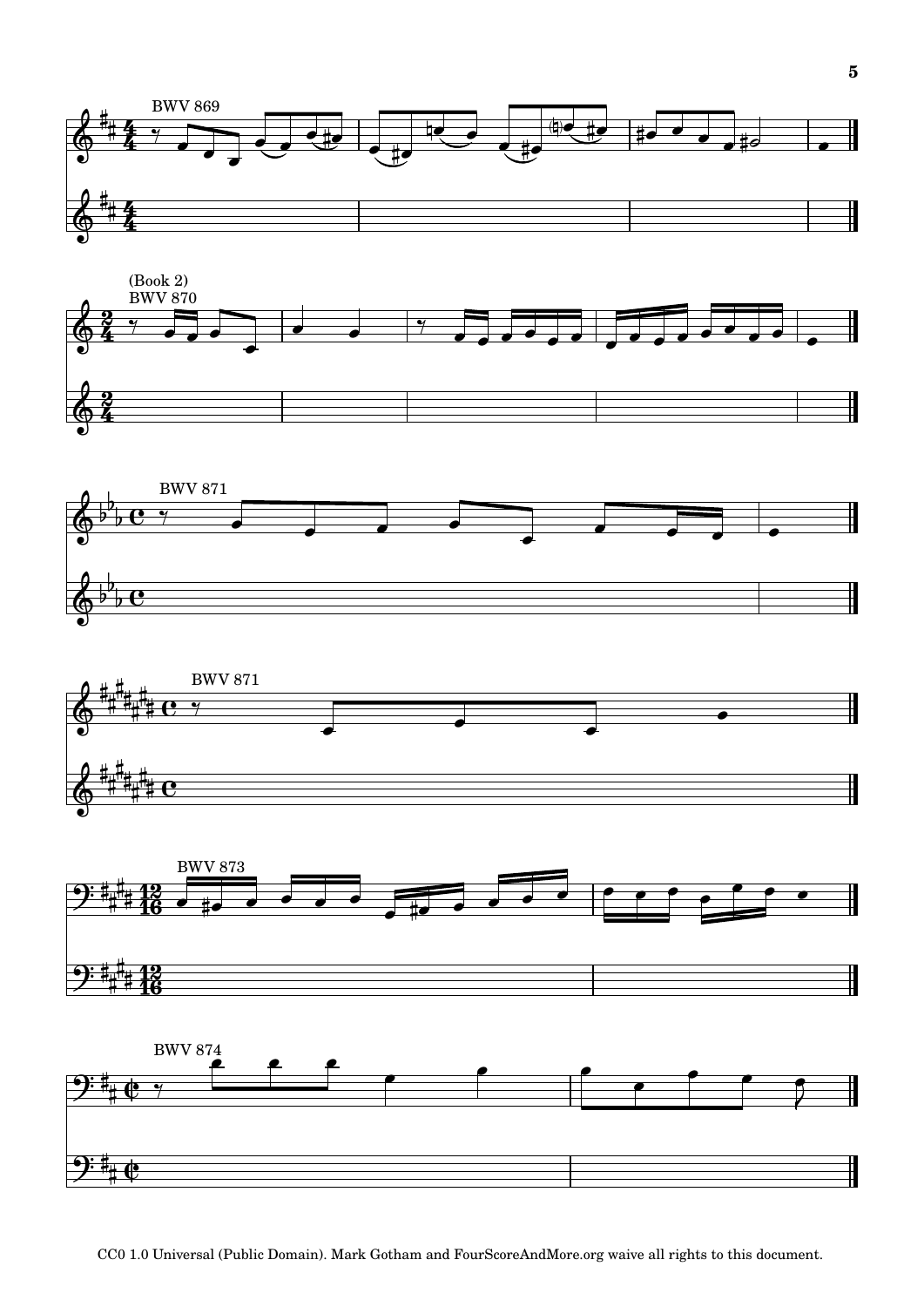









CC0 1.0 Universal (Public Domain). Mark Gotham and FourScoreAndMore.org waive all rights to this document.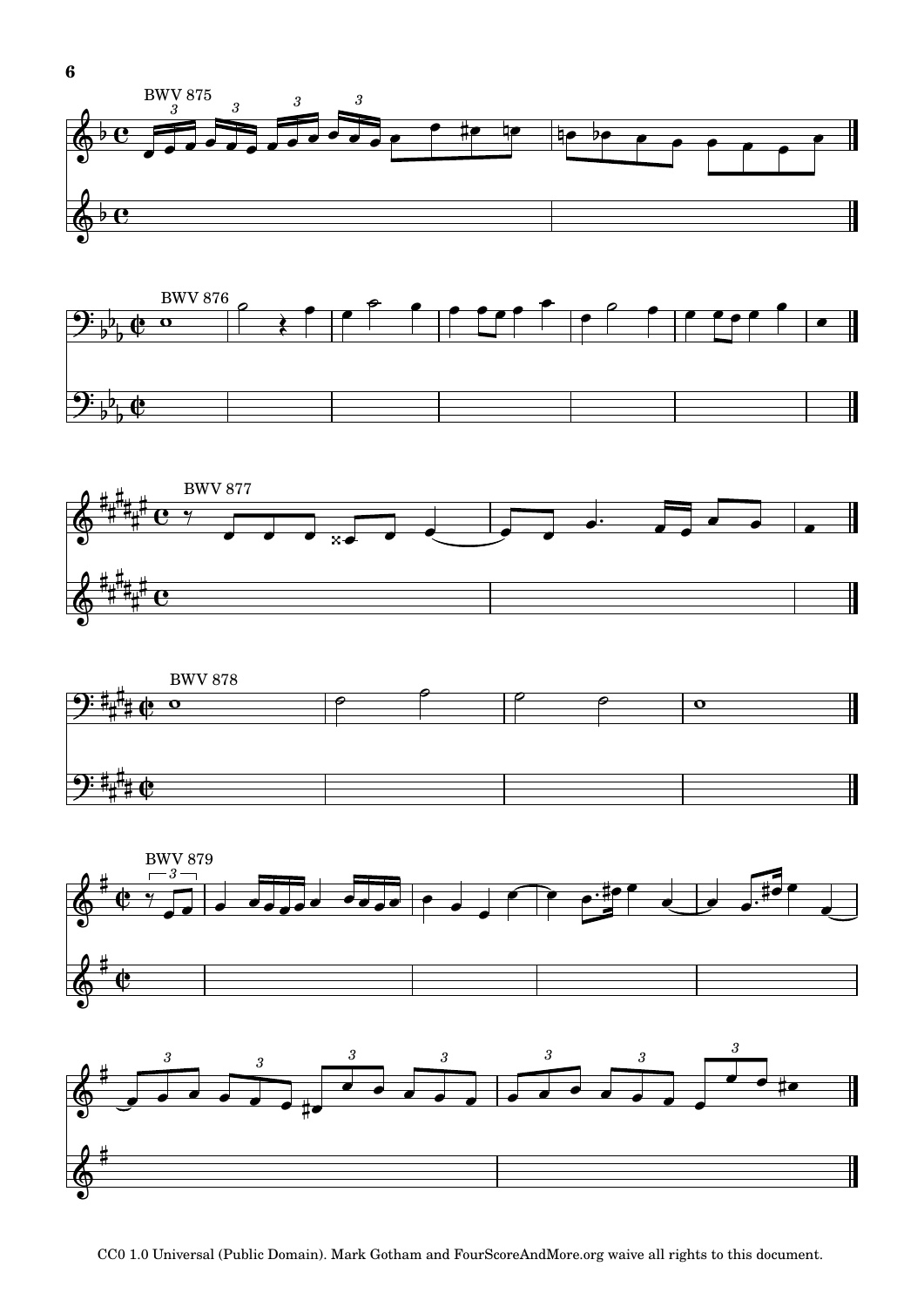











CC0 1.0 Universal (Public Domain). Mark Gotham and FourScoreAndMore.org waive all rights to this document.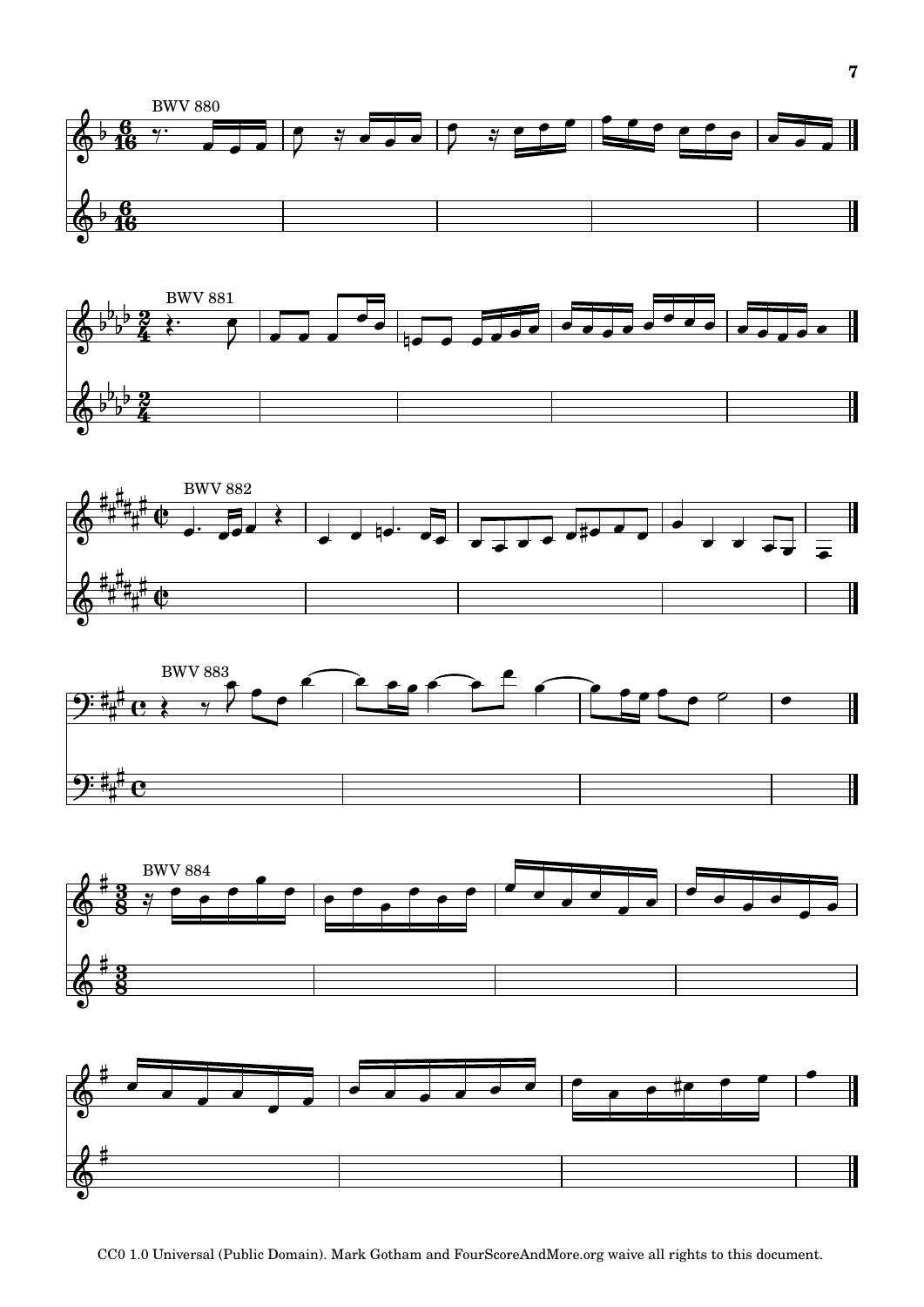